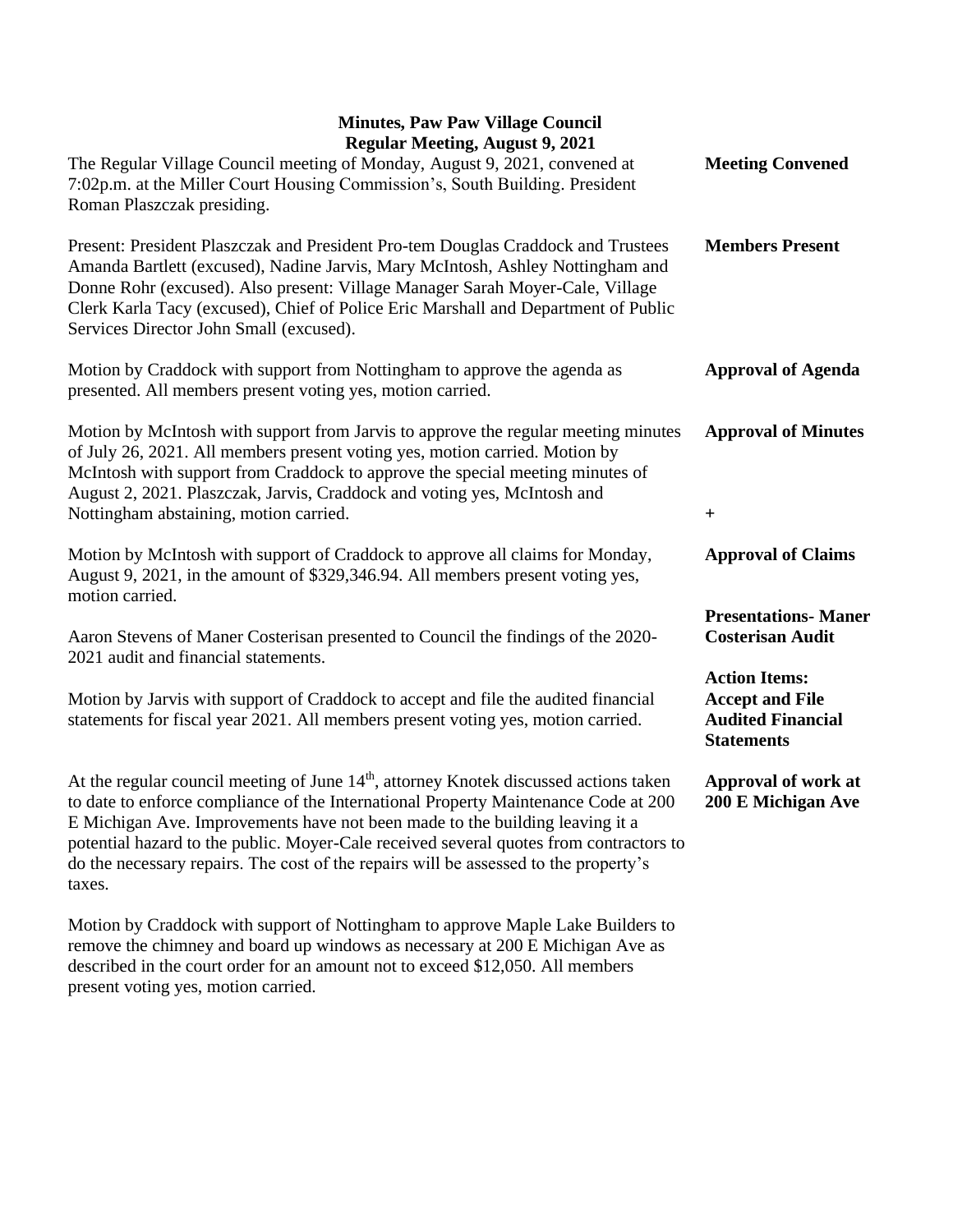## **Minutes, Paw Paw Village Council Regular Meeting, August 9, 2021**

| $\kappa$ gular Ivicculig, August 2, 2021<br>Motion by Craddock with support of Nottingham to approve the site plan for a fire<br>station at 832 S. Gremps St with the contingencies as noted by the Planning<br>Commission. All members present voting yes, motion carried.                                       | <b>Approval of Site Plan</b><br>for Fire Station                       |
|-------------------------------------------------------------------------------------------------------------------------------------------------------------------------------------------------------------------------------------------------------------------------------------------------------------------|------------------------------------------------------------------------|
| Motion by Jarvis with support of Craddock to approve the site plan for a self-storage<br>facility located at 280 CR 665 with the contingencies as noted by the Planning<br>Commission. All members present voting yes, motion carried.                                                                            | <b>Approval of Site Plan</b><br>for Self-Storage<br><b>Facility</b>    |
| Motion by McIntosh with support of Jarvis to approve the rezoning of 288 CR 665<br>from the B-2 to the MH district. Roll call vote: Jarvis, McIntosh, Plaszczak,<br>Nottingham and Craddock voting yes, motion carried.                                                                                           | <b>Approval of Rezoning</b><br>at 288 CR 665                           |
| Chief Marshall discussed staffing at the police department and hiring initiatives. Chief<br>noted it took six months to fill the recent officer position.                                                                                                                                                         | <b>Non-Action Items:</b><br><b>Police Staffing</b><br><b>Resources</b> |
| Motion by Craddock with support of Jarvis to approve an increase in the police<br>department's budget for the remainder of the fiscal year allowing them to hire another<br>officer before the sergeant's planned retirement. Jarvis, McIntosh, Plaszczak,<br>Nottingham and Craddock voting yes, motion carried. |                                                                        |
|                                                                                                                                                                                                                                                                                                                   | <b>Committee Meetings</b>                                              |
| No Report.                                                                                                                                                                                                                                                                                                        | and Reports<br><b>Finance and Admin</b>                                |
| No Report.                                                                                                                                                                                                                                                                                                        | <b>Public Services</b>                                                 |
| No Report.                                                                                                                                                                                                                                                                                                        | <b>Parks and Rec</b>                                                   |
| No Report.                                                                                                                                                                                                                                                                                                        | <b>DDA</b>                                                             |
| No Report.                                                                                                                                                                                                                                                                                                        | <b>Economic Develop</b>                                                |
| No Report.                                                                                                                                                                                                                                                                                                        | <b>Farmers Market</b>                                                  |
| No Report.                                                                                                                                                                                                                                                                                                        | <b>Fire Board</b>                                                      |
| No Report.                                                                                                                                                                                                                                                                                                        | <b>Historical Committee</b>                                            |
| No Report.                                                                                                                                                                                                                                                                                                        | <b>Housing Commission</b>                                              |
| No Report.                                                                                                                                                                                                                                                                                                        | <b>Maple Lake</b><br><b>Preservation</b>                               |
| No Report other than items already brought to council.                                                                                                                                                                                                                                                            | <b>Planning Commission</b>                                             |
| No Report.                                                                                                                                                                                                                                                                                                        | <b>Wellhead Protection</b>                                             |
| An additional meeting has been scheduled for August 25 <sup>th</sup> .                                                                                                                                                                                                                                            | Wine & Harvest                                                         |